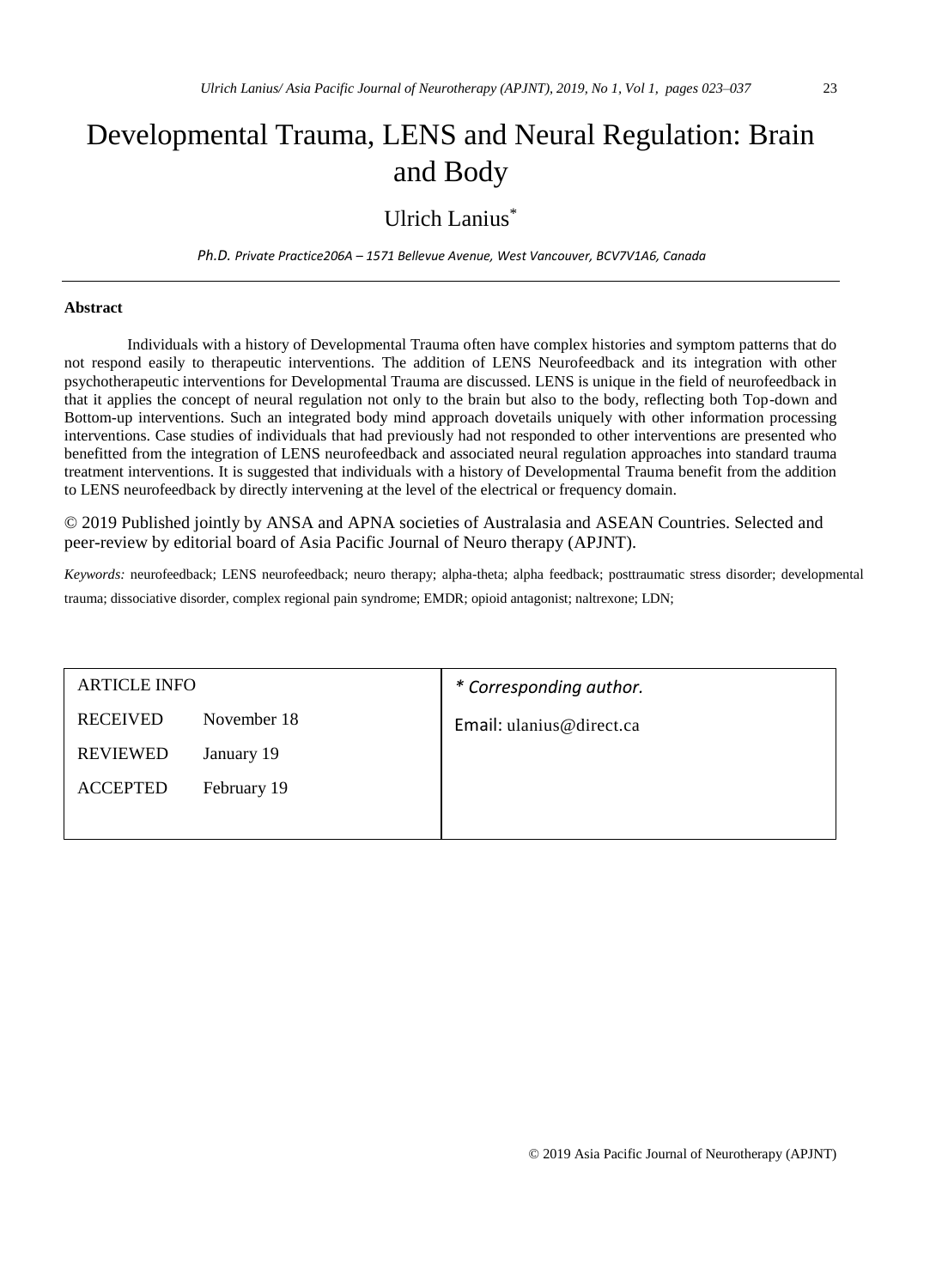#### **1. Introduction**

The use of LENS Neurofeedback and its integration with psychotherapeutic interventions is discussed. Specifically, case studies are described of individuals with a history of developmental trauma that had not responded adequately to treatment as usual. Prior treatment commonly included multiple pharmacological interventions, as well as trauma-focused interventions including Cognitive Behavioural Therapy (e.g., Ehlers, 2013), EMDR (e.g. Shapiro, 2018), Sensorimotor Psychotherapy (e.g., Ogden & Fisher, 2015), as well as Ego-State Therapy (e.g., Watkins, 1997) including targeting dissociative symptoms (Boyd et al., 2018).

LENS lends itself to integration with other psychotherapeutic modalities due to the short duration of feedback, thus allowing time for additional interventions. Further, LENS is unique in the field of neurofeedback in that it applies the concept of neural regulation not only to the brain but also to the body, reflecting both Top-down and Bottom-up interventions. Such an integrated body mind approach dovetails uniquely with other information processing interventions, like mindfulness-based interventions, body-oriented psychotherapy, as well as EMDR.

#### **2. Background and Literature:**

#### *2.1. Developmental Trauma*

Developmental Trauma is a term used to describe childhood trauma that includes chronic abuse, neglect or other types of adversity while growing up. When a child is exposed to overwhelming stress and their caregiver does not help reduce this stress, or is the cause of the stress, the child experiences Developmental Trauma. While some of these children will go on to develop PTSD, many do not. Nevertheless, they are at risk for a host of complex emotional, cognitive and physical disorders that commonly affect them throughout their lives. Thus, individuals with a history of developmental trauma often present with a wide variety of mental and physiological symptoms, including significant dissociative symptoms (van der Kolk, 2005). They tend to be difficult to treat and frequently do not, or only minimally respond to standard trauma treatment approaches (Schmid et al., 2013).

#### *2.2. Trauma, EEG, Abnormalities and Neurofeedback*

EEG abnormalities are a common response to traumatic stress and include alterations in multiple frequency bands: gamma (Cohen et al. 2012; Huang et al. 2014), beta (e.g., Cohen et al. 2012; Huang et al. 2014), alpha (Jokić-Begić & Begić, 2003; Huang et al., 2014), theta (Todder et al., 2012; Huang et al., 2014) and alpha/theta ratio (Veltmeyer et al., 2006). Fisher (2014) has previously made a case for the use of neurofeedback in individuals with histories of developmental trauma. Operant-based neurofeedback has shown some promise (e.g., Fisher et al., 2016), but tends to be fairly time-intensive and thus difficult to integrate with standard trauma-focused treatment interventions that are typically delivered in 50-minute sessions.

#### *2.3. Alpha Alpha-Theta and Trauma Treatment*

One of the early neurofeedback studies with anxiety found both enhancement and suppression of alpha activity to have a beneficial effect (Plotkin & Rice, 1981). Neurofeedback research with regard to treatment of PTSD has frequently utilized alpha-theta feedback (e.g., Peniston & Kulkosky, 1991; Peniston et al., 1993). Kluetsch et al. (2014) in a group of individuals with PTSD related to childhood abuse used alpha desynchronizing feedback at Pz that resulted in initially decreased alpha amplitude during training that was followed by a significant increase or rebound in resting alpha synchronization. This rebound was associated not only with increased calmness but also in alterations in functional connectivity.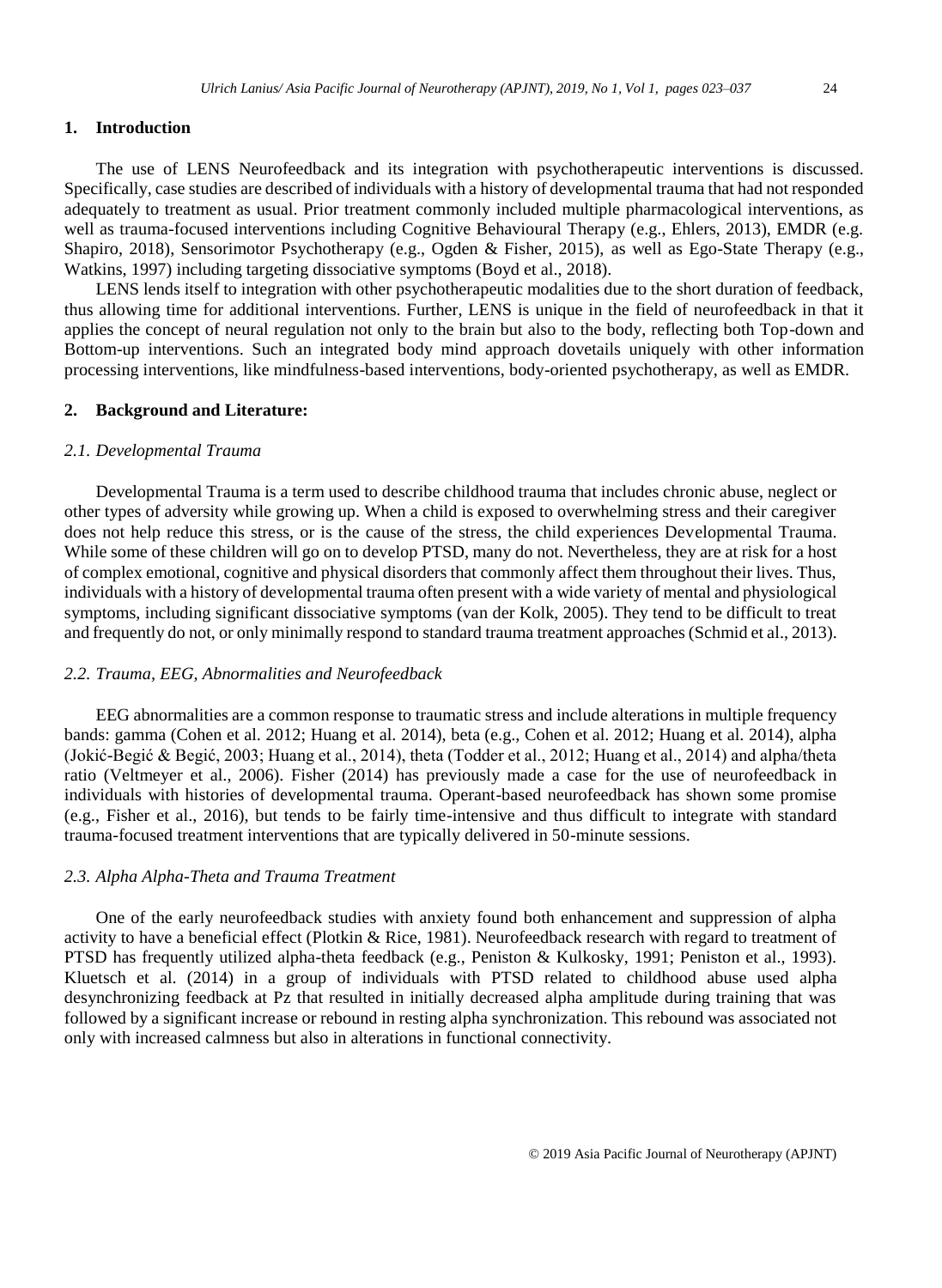#### *2.4. Low Energy Neurofeedback System (LENS)*

The Low Energy Neurofeedback System (LENS) is an EEG biofeedback system that is unique in the field of neurofeedback in that rather than being based on operant conditioning, it uses tiny electromagnetic signals as a carrier wave for the feedback to assist in reorganizing brainwave activity (Ochs, 2006). The feedback frequency is linked to the momentary peak frequency detected by the system. "Subjects are not consciously learning to change brainwave activity; instead, the brainwave changes are the result of the brain continuously interacting with the resonant changes in the feedback pulses." (Nelson et al., 2010; p. 913). In comparison to typical operant-based neurofeedback, LENS sessions are typically much shorter and do not require attentional demands on the part of the client.

Empirical evidence for LENS is limited at this time. There are several case studies with the precursor of LENS, the Flexyx system being effective with traumatic brain injury, PTSD and traumatic stress symptoms (Nelson & Esty, 2012; 2015a; 2015b; 2018; Schoenberger et al., 2001). More recently, Larsen et al. (2006) provide supporting evidence for LENS using a sample of convenience. Further, a randomized, double-blind, placebo-controlled trial suggested a trend towards improvement with regard to fibromyalgia symptoms, potentially supporting its utility as an adjunctive intervention for fibromyalgia (Nelson et al., 2010). Finally, a single case study found LENS to be effective for anosmia associated with TBI (Hammond, 2007).

#### *2.5. LENS and EEG Maps*

LENS uses the 10/20 system with the addition of Fpz and Oz for a total of 21 sites. Different from a qEEG map, data are acquired sequentially, one site at a time. LENS uses both 'Standard Maps' and 'Suppression Maps' that provide information about EEG amplitude and variability. 'Standard Maps' order the electrode sites to be accessed by amplitude plus standard deviation or frequency and standard deviation at each site. 'Suppression Maps' are based on a coefficient of variation. The latter is determined by taking the standard deviation at a specific site and dividing it by the average amplitude and/or the standard deviation of the dominant frequency and dividing it by the average dominant frequency.

LENS typically defines a site as being suppressed if such coefficient of variation falls below a value of .35 – a number that has been found to be a useful heuristic for the notion of EEG suppression. With LENS treatment there is an initial release from suppression which results in both increased amplitudes, as well as increased variability, as measured by the standard deviation. While this typically correlates with improved behavioural functioning, as Ochs suggests, "the EEG at the end of a successful LENS treatment can look more typical of what accompanies impairment of functioning than it did at the beginning from the traditional qEEG point of view" (Lanius et al. 2015), raising questions about the reliability of qEEG maps in trauma survivors and basing treatment plans on those qEEG's.

#### *2.6. Survivors Syndrome, Dissociative Symptoms and EEG Suppression*

The concept of EEG suppression and 'Survivors Syndrome' is unique in the neurofeedback literature. Individuals with Trauma- and Stressor-related Disorders commonly exhibit what Ochs refers to as a 'Survivors Syndrome.' The latter is typically associated with an extreme lack of variability of the EEG that is hypothesized to be related to inhibitory neurotransmitter activity (Ochs, 2006). On the 'Standard Map', 'Survivors Syndrome' commonly presents as multiple electrode sites with low amplitudes with small standard deviations. On the 'Suppression Map' EEG variability is also limited: Commonly, the majority of electrode sites exhibit a low coefficient of variation.

Ochs' notion of suppression is related but not identical to the concept of burst suppression (e.g., Niedermeyer, 2009), an EEG pattern correlated with cerebral anoxia and anesthesia with mixed slow and fast electrical activity with decreasing amplitude as anesthesia deepens. This kind of EEG suppression in trauma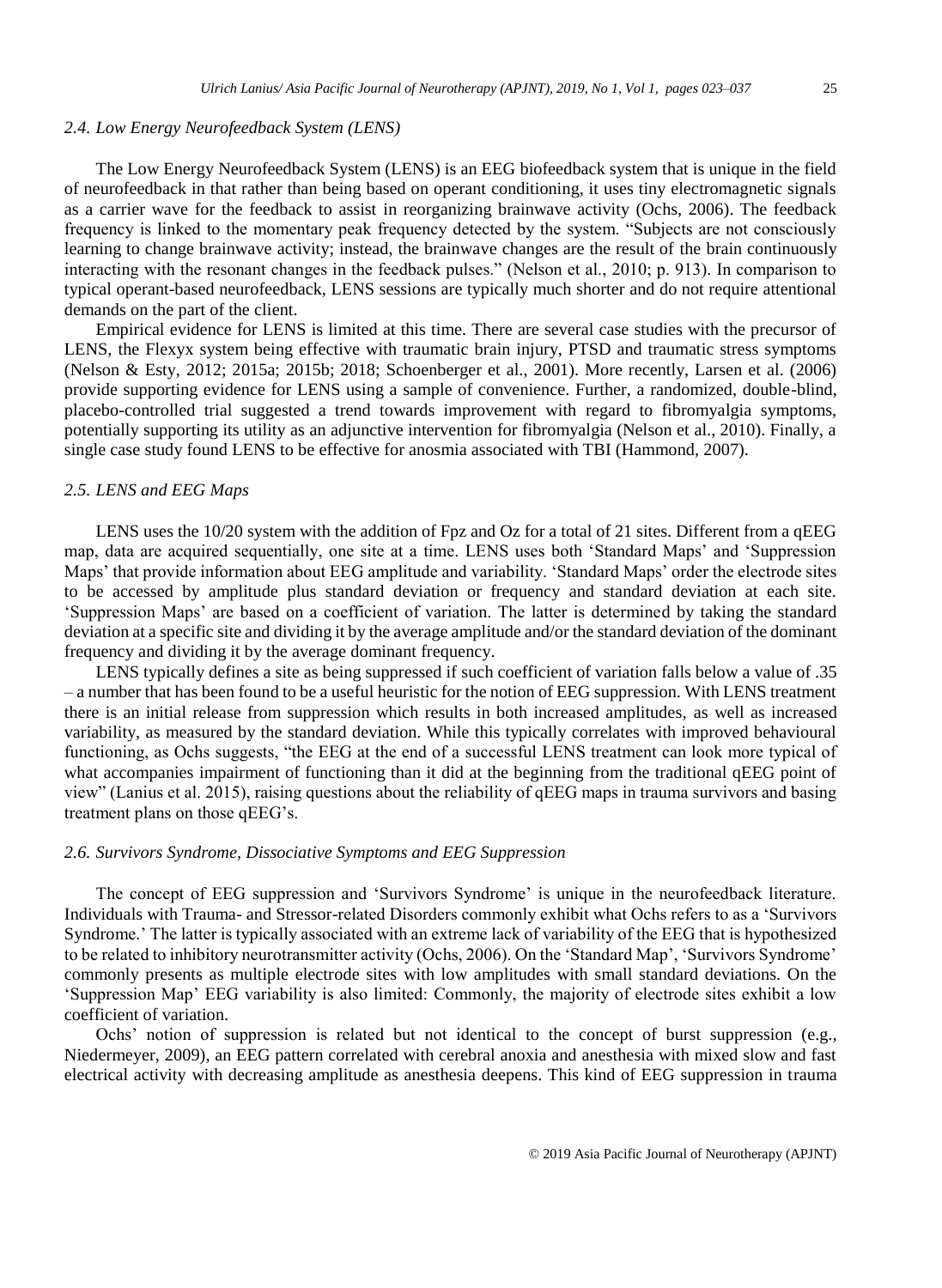survivors with complex histories may be neurochemically related to the dissociative symptoms commonly experienced by this group (van der Kolk, 2005). Indeed, it has been suggested that dissociation is at least in part mediated by stress-related release of endorphins and endogenous opioids (e.g., Schore, 2001; Lanius, 2014).

#### *2.7. LENS Feedback To Body and Brain*

EEG biofeedback typically involves the use of sensors placed on the scalp only. While biofeedback approaches have used EMG, temperature, GSR, ECG and others, they typically do not use EEG on the body. LENS neurofeedback is different in that it uses a measurement of the dominant frequency and applies feedback not only to the scalp, but also to other locations of the body. The latter application is often preferred when using LENS to alleviate CNS dysfunction associated with pain activity or musculoskeletal issues.

While the use of EEG neurofeedback on the body seems unusual, it should be noted that the skeletal muscles operate at a frequency of about 10hz, similar to the dominant frequency of the human brain. As suggested by Horsley & Schäfer (1888): "Every prolonged contraction of the skeletal muscles which is provoked by excitation (…) is a titanic contraction (…) passing along the motor nerves at an average rate of about 10 per second. " This frequency is similar at multiple sites of the body. There is suggestion that it is not innervated by the brain's alpha rhythm, in that it continues if the brain is isolated from the body (Marshall  $\&$ Walsh, 1956).

#### **3. Methodology**

Four non-randomly selected cases are described that were selected on the basis that they had not previously responded or incompletely responded to previous psychological, psychiatric, as well as in two cases previous neuro therapy intervention. All cases described were conceptualized in terms of a Developmental Trauma Disorder. Each client exhibited significant dissociative symptoms and met, among others, diagnostic criteria for a Dissociative Disorder, e.g. Dissociative Identity Disorder, Depersonalization/ Derealisation Disorder and/or Other Dissociative Disorder not specified.

All LENS neurofeedback to the head was conducted with Lensware 2 installed on a Toshiba laptop running Windows 7 64-bit software. Single channel LENS neurofeedback to the body also utilized Lensware 2. Twochannel LENS neurofeedback was conducted with Lensware 3 installed on the same laptop computer. The amplifier used on all occasions was an Alpha 200.

All scalp sites were prepared with Nuprep (Weaver) and standard EEG electrodes were attached with Ten20 conductive paste (Weaver), using A1 and A2 as reference and ground respectively. For body sites, ECG leads and electrodes (Kendall H124SG) were used. In case of LENS neurofeedback to the body, electrodes were affixed to their respective sites/locations in the shape of an equilateral triangle. In the case of bilateral 2-channel applications, the grounds for both sites were linked at the amplifier. For LENS neurofeedback to the brain, electrode sites were accessed in order based on topographic EEG maps that provide information about EEG amplitude and variability. In all cases, 'Suppression Maps' were utilized as long as suppression was evident.

The author had previously found that optimal dosing of the LENS neurofeedback in a population of clients with Developmental Trauma was difficult at times, in that the window for optimal amounts of feedback tended to be narrow, with clients having a tendency to exhibit symptoms of excessive stimulation that included 'wiredness', 'tiredness' and headache activity.

Encouraged by the findings of Kluetsch et al. (2014) the author developed a set of hybrid protocols that include the use of an alpha filter (8-12hz) when applying LENS neurofeedback – typically LENS feedback is based on 1-42hz activity. Apart from limiting feedback to 8-12hz and using 100% duty cycle, stronger or more aggressive feedback settings were used – increased duration, increased number of sites, decreased offset (smaller offsets tend to have more powerful effects), more frequent use of a narrow band rather than broad band carrier wave (narrow band has more powerful effects than broad band), etc. Rather than providing feedback at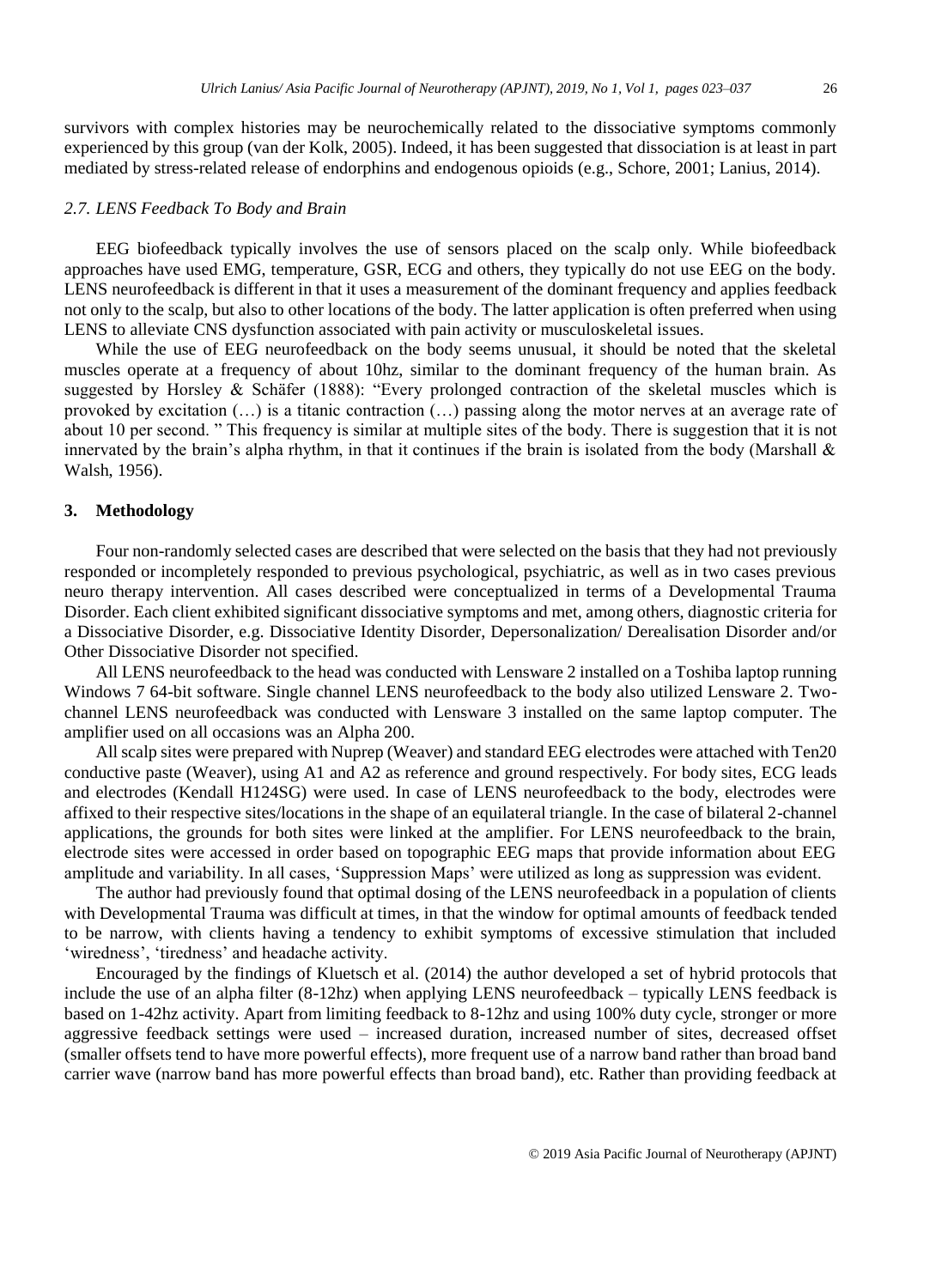Pz or another posterior site alone, LENS was administered to all 21 electrode sites (10/20 system), the approach commonly used when administering LENS.

#### *3.1. Case 1-Depersonalization Disorder*

The client was referred by a psychiatrist for neurofeedback to assist with an intractable Depersonalization Disorder. The client had a history of neglect with absent parents during early childhood including multiple and inadequate caregivers. There was suggestion of probable childhood sexual abuse by a substitute caregiver. Onset of depersonalization symptoms occurred after a recreational MDMA (Ecstasy) experience. A pre-existing history of Social Anxiety was noted. There had been a full medical and neurological work-up with CT-scan, MRI and EEG previously. Some CT scan anomalies were noted in the right temporal lobe but these were judged to be artifact on a later MRI. In addition, some right temporal lobe anomalies were noted on EEG but these were judged as not epileptiform in nature. Prior to referral, the client has undergone pharmacotherapy with antidepressants, Sensorimotor Psychotherapy and EMDR, all to little or no avail.

Subsequent to the referral, a course of neurofeedback with Neuroptimal was introduced that resulted in a mild decrease in anxiety but had no effect on depersonalization symptoms. In conjunction with the referral source, a course of low dose naltrexone (LDN) was started, an intervention that has been found helpful in Dissociative Disorders (Lanius & Corrigan, 2014; Pape & Wöller, 2015). A slight but functionally insignificant effect on depersonalization was noted. Subsequently, higher doses of naltrexone were introduced, as these had been demonstrated to be beneficial in Depersonalization Disorder specifically (Simeon & Knutelska, 2005). Starting dosage was 50mg per day that was titrated up in 50mg steps. The most notable therapeutic effect on depersonalization occurred at 150mg per day, with 200mg per day triggering significant anxiety. Nevertheless, depersonalization and social anxiety continued to interfere profoundly with both employment and social functioning.

A set of initial LENS maps, both a 'Regular Map' and a 'Suppression Map', was acquired. The 'Regular Map' was notable for low amplitudes on the majority of sites with the exception of elevated amplitudes with little or no standard deviation on P4, F4, C4, and O2. On those very sites an elevated dominant frequency was also noted with a lack of normal variability. On the 'Suppression Map', each and every one of the 21 sites accessed was suppressed, e.g., had a coefficient of covariation that fell below the .35 value.

LENS treatment - using standard LENS 100% duty cycle applications (100% duty cycle applications are generally recommended in seizure spectrum disorders) - proceeded slowly, as the client could only tolerate a limited number of sites (2-3) being accessed at a time without responding either with increased anxiety on one hand or increased depersonalization on the other. Amplitude suppression failed to lift significantly. In order to lift suppression more effectively, a LENS application that uses changeable offsets, commonly referred to as a Variable Pulse application, was utilized. While this resulted in a successful removal of suppression on the sites accessed, the client reported a panic attack in the week following treatment while travelling in a car with her family.

Subsequently, the author, based on theoretical notions discussed above and experience with other clients, used a LENS application (Appendix A) with an alpha bandwidth filter (8-12hz), 100% duty cycle, a relatively small offset of 10hz and narrow band. The client responded well to this new LENS application, with much less adverse effects. Indeed, the number of sites could be rapidly increased, with the client ultimately able to tolerate accessing all 21 sites in a single session. This application seemed to lift amplitude suppression quite effectively, while at the same time introducing decreased variability with regard to frequency. That is, it tended to lift the dominant frequency into the alpha range with decreased variability, thus introducing frequency suppression while lifting average amplitude suppression. This was correlated with significant improvement in depersonalization and social anxiety.

In addition to the 21 site sessions, multiple sessions where 7 sites were accessed at a time followed up by EMDR, were conducted. 7 sites was judged to be the maximum number of sites that would allow sufficient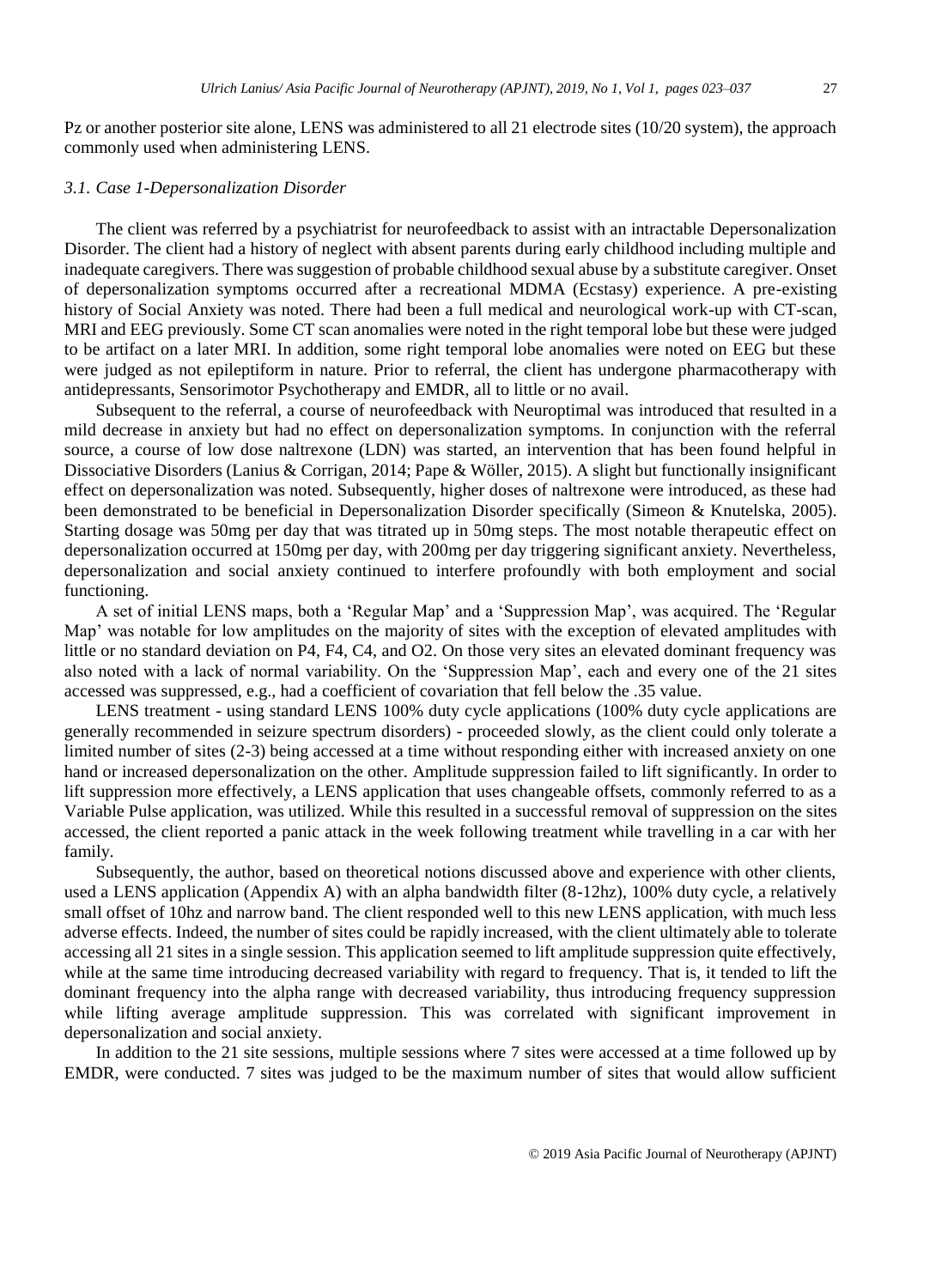time for conducting an EMDR session within a 50 minute-hour therapy session. Whereas the client had been unresponsive to EMDR treatment previously due to excessive levels of levels of depersonalization, the combination of naltrexone and LENS seemed to result in the client increasingly benefitting from EMDR treatment. Finally, a further application was written to assist with lifting frequency suppression (Appendix B). A variable pulse application with small offsets, narrow band, 100% duty cycle that was followed by a period of a 100% duty cycle with an alpha filter. This application lifted frequency suppression completely while reintroducing a limited amount of mean amplitude suppression. At the time the client had undergone 48 LENS sessions. At this point, depersonalization and social anxiety had massively decreased to a point where they no longer interfered with employment and social functioning and the patient terminated treatment.

#### *3.2. Case 2-Other Dissociative Order not Specified*

The client had a history of severe attachment issues that included parental abandonment and neglect and childhood sexual abuse. He was being treated pharmacologically with antidepressant and stimulant medication. He had a graduate degree in psychology. He was unable to work when he self-referred. He had previously been diagnosed with Major Depressive Disorder and Attention Deficit Disorder. He had a pornography addiction. He also presented with significant dissociative symptoms. He specifically requested a course of Sensorimotor Psychotherapy, as well as expressing an interest in EMDR.

Initial interventions included Sensorimotor Psychotherapy, EMDR, as well as Neuroptimal neurofeedback. There was only limited response to treatment, which was attributed to significant depersonalization and derealisation. The treating psychiatrist agreed to prescribe LDN. The addition of LDN resulted in a significant improvement in functioning - e.g. increased attentional functioning, decreased dissociative symptoms and improved mood - but response to psychotherapy remained limited.

The client reluctantly agreed to LENS neurofeedback due to beliefs about the nature of LENS, as compared to standard neurofeedback that he was familiar with. His initial LENS map again showed a 'Survivor Syndrome' on both the 'Regular Map' and the 'Suppression Map'. The client was able to tolerate the use of 100% duty cycle application with an alpha filter (Appendix A) on all 21 sites, with a concurrent lifting of mean amplitude suppression on several sites that was correlated with further improvement in functioning.

At this time, response to EMDR therapy much improved. At the same time, on the regular map significant high delta amplitudes in the frontal region emerged (F8, F7, FZ, FP1, FP, FP2) with slightly higher amplitudes in the left hemisphere. An attempt to decrease delta activity in the frontal lobes, a LENS application using a delta filter was utilized. This was effective in reducing delta band activity but resulted in symptom reinstatement. A return to the application using the alpha filter resulted in the improvement of functioning to previous levels. After a total of about 40 LENS sessions, some of which were LENS only (all 21 sites accessed) and others were LENS (7 sites accessed) in combination with EMDR, the client found employment in another community and chose to move and subsequently terminated treatment.

#### *3.3. Case 3-Complex Regional Pain Syndrome*

A client who presented with Complex Regional Pain Syndrome (CPRPS) was experiencing intractable pelvic pain. She had undergone multiple interventions that had essentially been unsuccessful. The client had a history of severe attachment trauma, early sexual abuse, as well as multiple severe medical trauma. CRPS was triggered by a medical procedure during adulthood. The client was on antidepressant medication, gabapentin, lorazepam, cesamet prn, Sativex, as well as topical ketamine and gabapentin. She also had been prescribed LDN for her CRPS pain (Chopra & Cooper, 2013) by a specialist but was unable to tolerate the LDN prescription of 4.5mg per day, as it created massive activation and anxiety for her. As a result the client discontinued the medication and returned to relying on prn opiates for pain control. After a consultation, the client weaned herself of all opiates and it was decided to massively lower the LDN dose to less than a quarter of what had been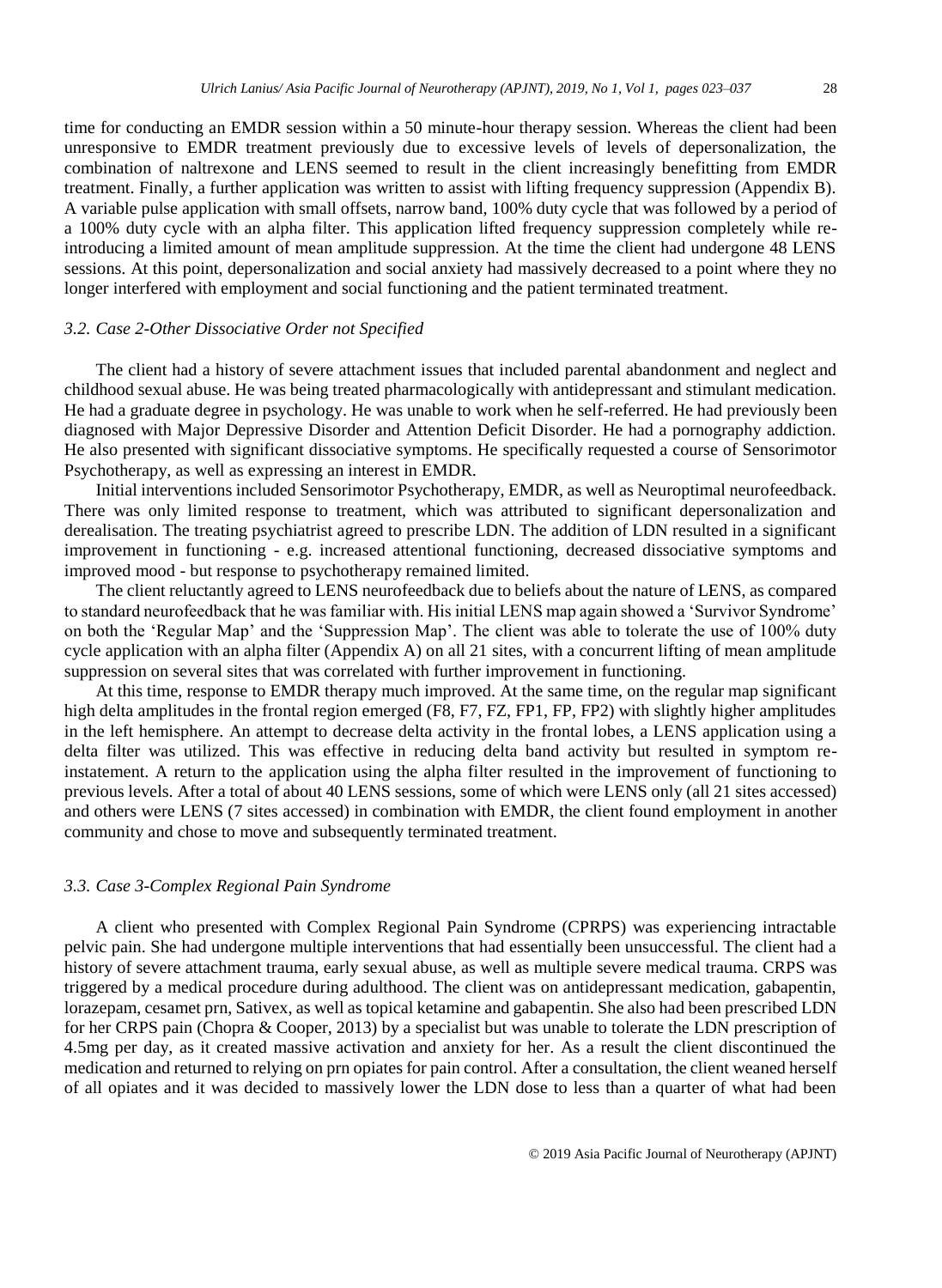prescribed previously to 1mg per day. The client then underwent a combination of LENS neurofeedback to the scalp (all sites), as well as to the body.

The body location chosen was acupuncture spot Kidney 1 (K1) based on Oschman et al. (2015) who reported electrical grounding (earthing) of K1 to be effective in reducing inflammation in pelvic pain. A long body application (Appendix C) was utilized bilaterally on K1 on the soles of both feet three times for a total of 10 sessions. The client experienced being much more grounded (sic). There was noticeable decrease in perceived pain intensity after the first session that persisted and improved over time.

In addition, LED low level light therapy (LLLT) was used for brief durations on multiple occasions. LLLT has been shown to assist in decreasing pain activity (Cotler et al., 2015). The client could only tolerate short applications of LLLT, as again she had a tendency to become overstimulated. The combination of interventions resulted in a massive reduction in pain activity with much improved functioning. At the same time a diagnosis of a Dissociative Identity Disorder emerged. Psychological Treatment is ongoing. Naltrexone dosing has been slowly increased to 2mg per day in .1mg increments. While there remains ongoing pain activity in the pelvic area, the achieved pain reduction has been stable over two years and the client continues to make improvements in functioning.

#### *3.4. Case 4-Early Childhood Medical Trauma*

The client has early childhood medical trauma including severe birth complications including breech position, prolonged labour and uterine complications resulting in compression of the baby's neck. After 8 hours of labour an emergency C-section was conducted. APGAR score at birth was 1. At about 8 months of age, surgical hernia repair was conducted. The client was then put into daycare at 11 months of age. There is a history of significant attachment trauma due to multiple substitute caregivers prior to age one, as well as subsequently throughout childhood. Mother had a history of depression and alcohol abuse. Father was largely absent due to work. There were several incidents of sexual childhood sexual abuse by substitute caregivers. Previous diagnoses include Attention Deficit Disorder, learning disability, PTSD, as well as a Dissociative Disorder. He has also had a previous history of substance abuse. He has been maintained on antidepressants and LDN and has benefitted from both. On three occasions he has had flashbacks so severe that this resulted in a dissociative psychosis. He had undergone weekly LENS session over a period of three years, refusing other forms of psychotherapeutic interventions. The client made significant gains that have resulted in much improved educational functioning – he has been attending university, taking a part-time course load. However, he continued to suffer significant PTSD symptoms that include body tics like muscle tightening and grimacing around the face and neck, as well as pain and muscle spasms around the area of the hernia repair radiating into the groin.

At some point in time the client agreed to participate in other forms of psychotherapy, including EMDR. Sessions targeted multiple traumatic events - targeting the birth trauma using a narrative provided by the mother and focusing on the facial and neck sensations and tics – over 40 sessions in total. Sessions typically provided temporary relief at the time, usually lasting several days but did not hold over time with body tics returning with a similar level of severity and the SUD's level returning to previously elevated levels. In conjunction with the client, it was decided to give Body LENS a trial: Electrodes were placed in an equilateral triangle (approximately 2") arrangement on the area of the neck that was exhibiting the most severe muscle spasms. The previously utilized narrative was used to trigger muscle spasms and a LENS body application with a duration that was slightly longer than 30 minutes that was set to run the whole duration of the session (Appendix C; Periods 4, 6, 10 were set to 10 minutes respectively).

The client again experienced a significant calming effect, as soon as feedback was initiated. The client was asked to focus on the body sensation only using an EMDR bottom-up processing protocol (Lanius, 2009) and tactile bilateral stimulation (hand taps) was administered. The feedback seemed to allow the client to stay more easily in touch with the somatic sensations and seemed to result in the facilitation of somatic trauma discharging (e.g., Payne et al., 2015). For the first time, the therapeutic gains during the session were maintained over time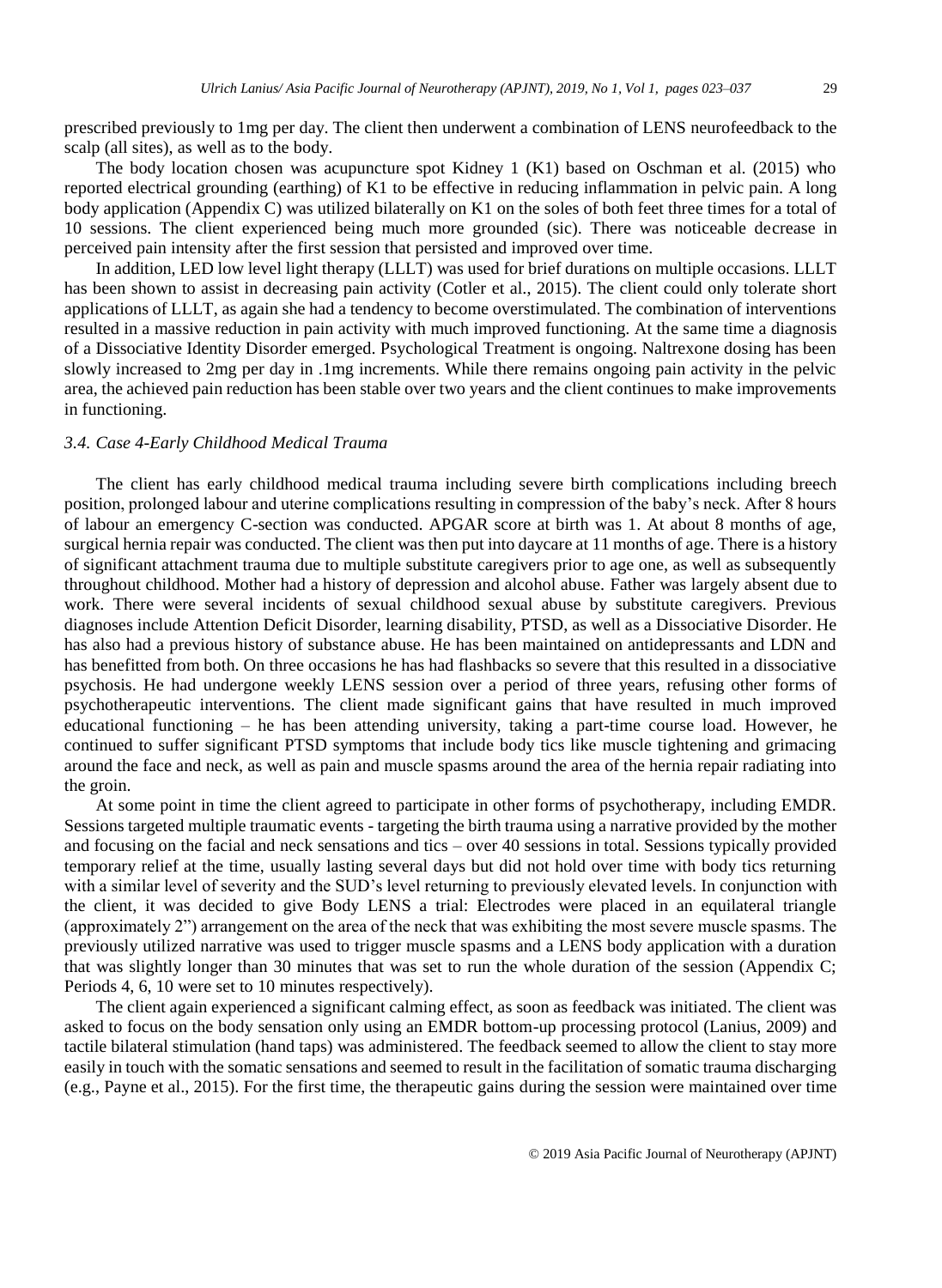and the decreased SUD level remained over time. The client reported much decreased activation in the neck and face, likely reflecting decreased somatosensory flashbacks. After five sessions, the activation in the facial and neck area had largely disappeared and the patient requested to target the area of the hernia repair that produced similar results.

#### **4. Results and Discussions**

#### *4.1. LENS Neurofeedback to the Brain Effects*

All cases described here have in common that there was no further progress with regard to response to treatment until the addition of LENS neurofeedback that changed the trajectory of treatment response in only a few sessions. The treatment response seemed to be correlated to the removal of suppression that was related to a marked improvement in overall functioning including a reduction in dissociative symptoms.

Typically, individuals with 'Survivors Syndrome' only tolerate relatively slow removal of suppression. Further it has been the author's experience that clients with Dissociative Disorders typically tolerate removal of amplitude suppression more easily than the removal of frequency suppression. Based on clinical observations, the use of specifically developed LENS applications that included the use of an alpha bandwidth filter has a profound impact not only on how LENS was conducted, but also on the EEG and behavioural response.

Three of the clients had undergone LENS treatment with standard LENS applications and they typically were able to tolerate accessing 2-4 sites per session. Using an alpha bandwidth filter they were able to tolerate the accessing of all 21 sites during a session, without undue adverse effects. When using an application that utilized an alpha bandwidth filter for the entire duration of the feedback, typically amplitude suppression was effectively removed - it appeared, more easily so than with typical LENS applications. At the same time, this seemed to reliably introduce frequency suppression on each and every site accessed (99% of the time). Moreover, if one subsequently used a complex LENS application and added a period with the use of an alpha filter at the end, both amplitude suppression and frequency suppression were effectively removed without undue adverse effects.

In addition, when using an alpha filter, the raw EEG clearly showed brief reduction in alpha amplitude with a subsequent alpha rebound. Moreover, more often than not, there was also an increase of theta amplitude, with theta intermittently rising above alpha. This phenomenon occurred both with eyes open and closed, though more reliably so with eyes closed. It appeared, that applying LENS neurofeedback to the brain with an alpha filter resulted in triggering a similar response to what is typically achieved with operant-based alpha-theta neurofeedback.

Finally, the emergence of delta activity in the frontal lobe as specifically described in section 3.2 is a relatively common phenomenon in clients with Developmental Trauma. The author, with a number of other clients, used a delta filter to reduce delta activity. Consistently, in each and every case, this resulted in symptom reinstatement until another LENS application was run without the delta filter. This raises the question whether such an emergence of slow wave activity is an essential part of information processing therapies. A similar emergence of slow wave delta activity has been observed during EMDR bilateral stimulation and has been hypothesized to be involved in memory consolidation (Pagani et al., 2017).

#### *4.2. LENS Neurofeedback to Body*

Body LENS seems to have a significant role in reducing somatic reactivity, somatic flashbacks and pain activity. In both cases, a LENS application was utilized that included the use of an alpha filter at the end of the application. This was based on theoretical grounds that included the findings that the body resonates at a frequency in the alpha range and previous successful use when applying LENS neurofeedback to the brain, though I have no data or observations that support the use of that strategy with regard to Body LENS.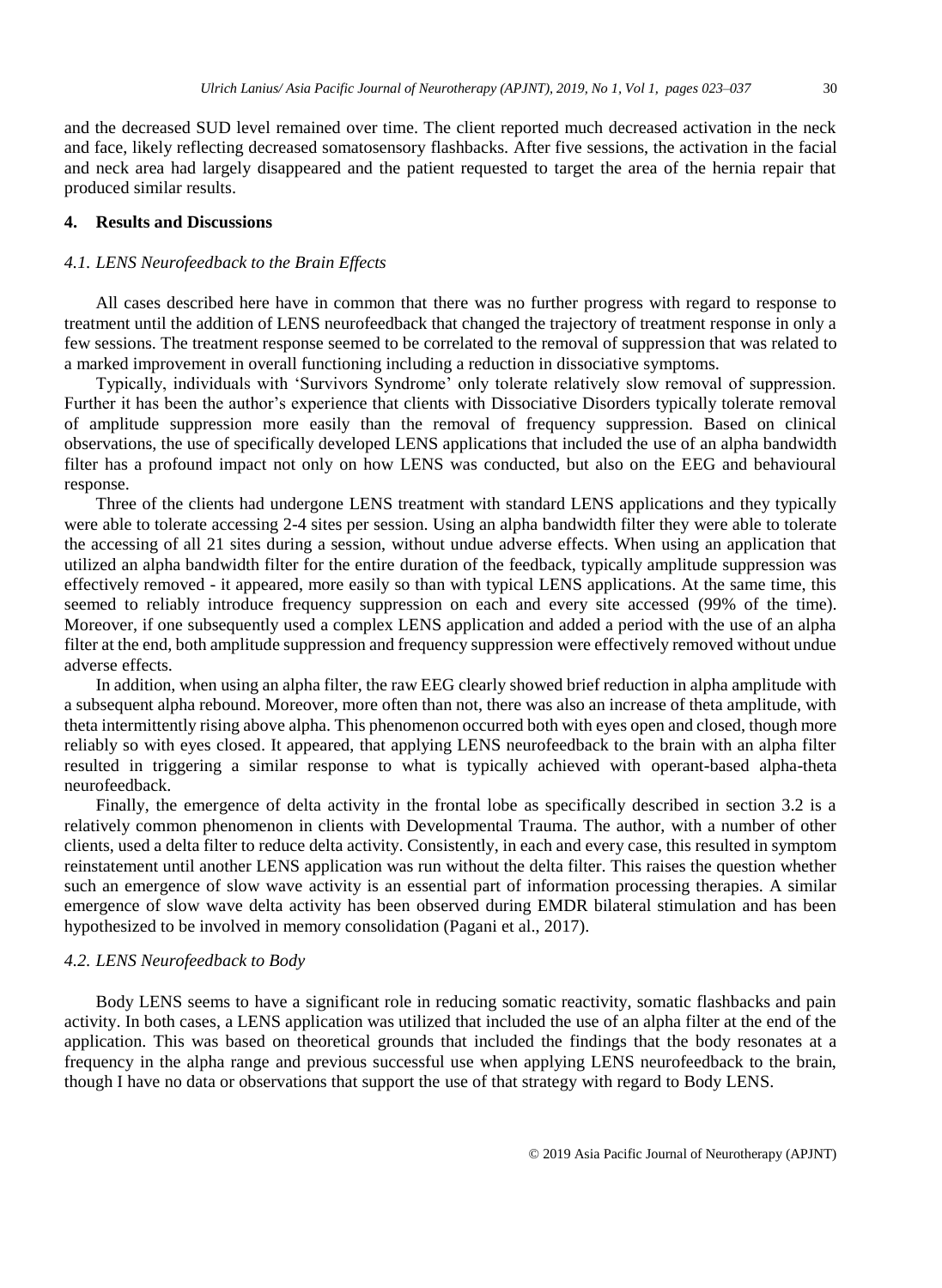In both cases described, LENS neurofeedback was again administered for longer durations with more aggressive settings than is typically the case. It should be noted that the author has used the LENS approach discussed in section 3.3 with two further CRPS clients. In one case, where the client was not on opiates, this was also successful. In another, where the client continued to be on opioid medication, the first session seemed initially successful but did not hold with the client continuing to use opiates for pain control. In that case, further sessions did not seem beneficial, only leading to increased perceived pain, potentially suggesting the involvement of the opioid system in the effectiveness of LENS.

#### **5. Conclusion**

In clients that did not respond or had a limited response to other interventions, LENS seems to have utility in stabilizing clients, as well as facilitating psychotherapeutic response in clients with Developmental Trauma that did not respond to other treatment interventions. While LENS does not seem unique among different types of neurofeedback in facilitating increased response to psychotherapeutic interventions, (e.g., Gerge, 2018; Yordy, 2018), at least one other type of neurofeedback had been ineffective in two of the cases discussed here. While the reported results are encouraging, placebo effects cannot be ruled out. A trial of LENS with Developmental Trauma under double – blind conditions is desirable.

When compared to operant based neurofeedback, LENS, due to its short treatment duration, allows for easier integration with other psychotherapeutic interventions. In addition, the possibility to use LENS on the body that includes areas activated due to intractable somatosensory flashbacks, as well as the targeting of specific acupuncture sites, may provide additional venues for clients suffering from complex Developmental Trauma that are not responsive or only minimally responsive to the usual treatment interventions. This use of LENS is consistent with an information processing approach, allowing opportunity to integrate both bottom-up and top-down processing.

Ochs hypothesizes that LENS may affect the levels of inhibitory neurotransmitters. The notion that the level of inhibitory neurotransmitters – endogenous opioids, beta-endorphin in particular - being affected by neurofeedback was first noted by Peniston & Kulkosky (1989), who found increased beta-endorphin levels in individuals that underwent treatment as usual, and reduced levels in those that underwent neurofeedback. Inhibitory neurotransmitters are also involved in dissociative symptoms (e.g., Simeon & Knutelska, 2005) and may play a role in EEG suppression. Pharmacological interventions that target the opioid system may have additional and synergistic effects with regard to the effectiveness of neurofeedback. For instance, Lensing et al. (1995) suggested that excessive opioid activity interferes with cortico-thalamocortical processing of visual stimuli, finding that the opioid antagonist naltrexone reinstated selective alpha blocking, thereby increasing visual pursuit behaviour. Further research with regard to neurofeedback and the role of inhibitory neurotransmitters is indicated.

It has been suggested that alpha desynchronizing neurofeedback, while associated with decreased alpha amplitude during training, is followed by a significant increase ('rebound') in alpha amplitude (Kluetsch et al., 2016). That phenomenon bears much resemblance to what the release of suppression looks like during LENS neurofeedback. Moreover, this alpha rebound phenomenon may throw a different light on Plotkin and Rice (1981) notion of attributing neurofeedback effects to placebo, based on their findings that reducing alpha amplitude had similar effects to increasing alpha amplitude on anxiety reduction. Indeed, it seems that suppressing alpha activity, either with operant conditioning based neurofeedback, or targeting alpha with LENS, ultimately seem to have an effect that appears similar to that of rewarding alpha amplitude.

Klimesch (2012) has argued that alpha plays a significant role in information processing. Specifically, he suggests that alpha-band oscillations are involved in inhibition and timing that relates to fundamental functions of attention, enabling one's ability to be consciously oriented in time, space, and context. As such, alpha-band oscillations reflect one of the most basic cognitive processes. Thus, targeting alpha activity may affect basic homeostatic processes essential to information processing.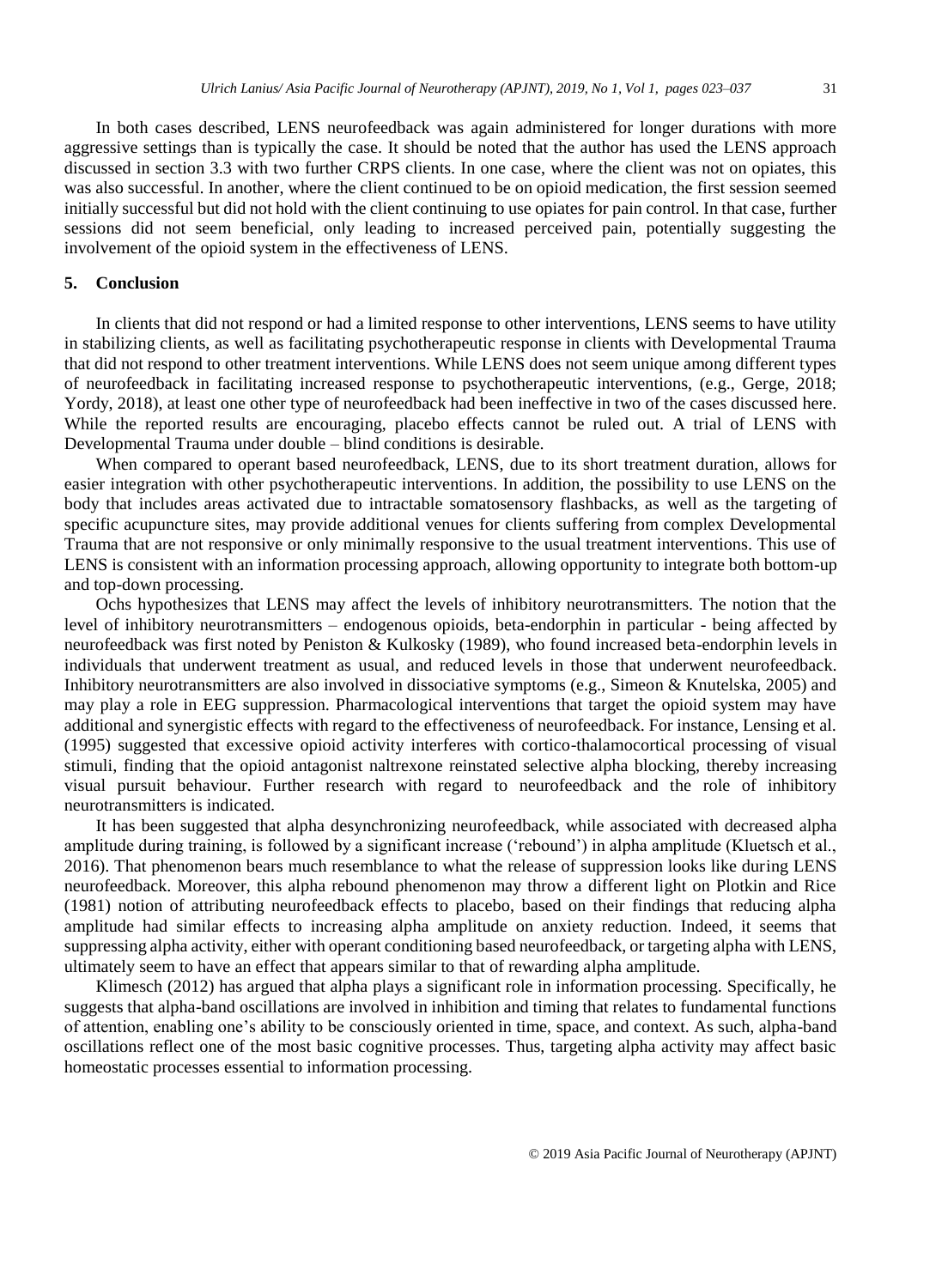While there is clear theoretical rationale for learning and operant based neurofeedback that is supported by an emerging field of research, (an) underlying functional mechanism(s) for LENS are at this time, for the most part, hypothetical and speculative. Nevertheless, LENS conceptualizations and effects raise some questions relevant for traditional operant based neurofeedback. At the same time, LENS may benefit from integrating alpha focused interventions, as suggested by relevant research with regard to traditional neurofeedback.

#### **References**

Chopra, P., & Cooper, M. S. (2013). Treatment of Complex Regional Pain Syndrome (CRPS) using low dose naltrexone (LDN). *Journal of Neuroimmune Pharmacology*, 8(3), 470-476.

Cohen, D.J., Begley, A., Alman, J.J., Cashmere, D.J., Pietrone, R.N., Seres, R.J., Germain, A. (2013).

Quantitative electroencephalography during rapid eye movement (REM) and non-REM sleep in combatexposed veterans with and without post-traumatic stress disorder. *Journal of Sleep Research*, 22(1),76-82.

Cotler, H. B., Chow, R. T., Hamblin, M. R., & Carroll, J. (2015). The Use of low level laser therapy

(LLLT) for musculoskeletal pain. *MOJ Orthopedics & Rheumatology*, 2(5), 1-16.

Ehlers, A. (2013). Trauma-focused cognitive behavior therapy for posttraumatic stress disorder and acute stress disorder. In Simos, G., & Hofmann, S. G. (eds.). *CBT for Anxiety Disorders: A Practitioner Book* (pp. 161-190). New York, NY: Wiley.

Fisher, S. F. (2014). *Neurofeedback in the treatment of developmental trauma: Calming the fear-driven brain*. New York: Norton.

Fisher, S. F., Lanius, R. A., & Frewen, P. A. (2016). EEG neurofeedback as adjunct to psychotherapy for complex developmental traumarelated disorders: Case study and treatment rationale. *Traumatology*, 22(4), 255-260.

Gerge, A. (2018). *Combining neurofeedback and EMDR for enhanced integration*. Presentation at the 19th EMDR Europe Conference, Strasbourg, France.

Hammond, D. C. (2007). Can LENS neurofeedback treat anosmia resulting from a head injury? *Journal of Neurotherapy*, 11(1), 57–62.

Horsley, V.; Schafer, E (1888). A record of experiments upon the functions of the cerebral cortex. *Philosophical Transactions of the Royal Society of London*. 179, 1–45.

Huang, M.X., Yurgil, K.A., Robb, A., Angeles, A., Diwakar, M., Risbrough, V.B., Nichols, S.L., McLay,R., Theilmann, R.J., Song, T., Huang, C.W., Lee, R.R., Baker, D.G. (2014). Voxel-wise resting-state MEG source magnitude imaging study reveals neurocircuitry abnormality in active-duty service members and veterans with PTSD. *Neuroimage: Clinical*, 5, 408-419.

Jokić-Begić, N., Begić, D. (2003). Quantitative electroencephalogram (qEEG) in combat veterans with post-traumatic stress disorder (PTSD). Nordic Journal of Psychiatry, 57(5), 351-355.

Klimesch, W. (2012). α-band oscillations, attention, and controlled access to stored information. *Trends in Cognitive Sciences*, 16(12), 606- 17.

Kluetsch, R. C., Ros, T., Théberge, J., Frewen, P. A., Calhoun, V. D., Schmahl, C., Jetly, R., Lanius, R.A. (2014). Plastic modulation of PTSD resting-state networks by EEG neurofeedback. *Acta Psychiatrica Scandinavica*, 130(2), 123–136.

Lanius, U.F. (2009). *Bottom-Up Processing*. In M. Luber (Ed.), Eye Movement Desensitization and Reprocessing (EMDR) Scripted Protocols. New York: Springer.

Lanius, U.F. (2014). Dissociation and endogenous opioids: a foundational role. In U. F. Lanius, S. L. Paulsen, F. M. Corrigan: *Neurobiology and Treatment of Traumatic Dissociation: Towards an Embodied Self*. New York: Springer.

Lanius, U.F., Corrigan, F.M. (2014). Opioid antagonists and dissociation: adjunctive pharmacological interventions. In U. F. Lanius, S. L. Paulsen, F. M. Corrigan: *Neurobiology and Treatment of Traumatic Dissociation: Towards an Embodied Self*. New York: Springer.

Lanius, U.F., Milstein, S. & Ochs, L. (2015). *Integration of neurofeedback into the standard EMDR protocol for the treatment of PTSD and/or attachment disorders: Case studies*. Presentation at the EMDR Canada Conference, Vancouver, BC.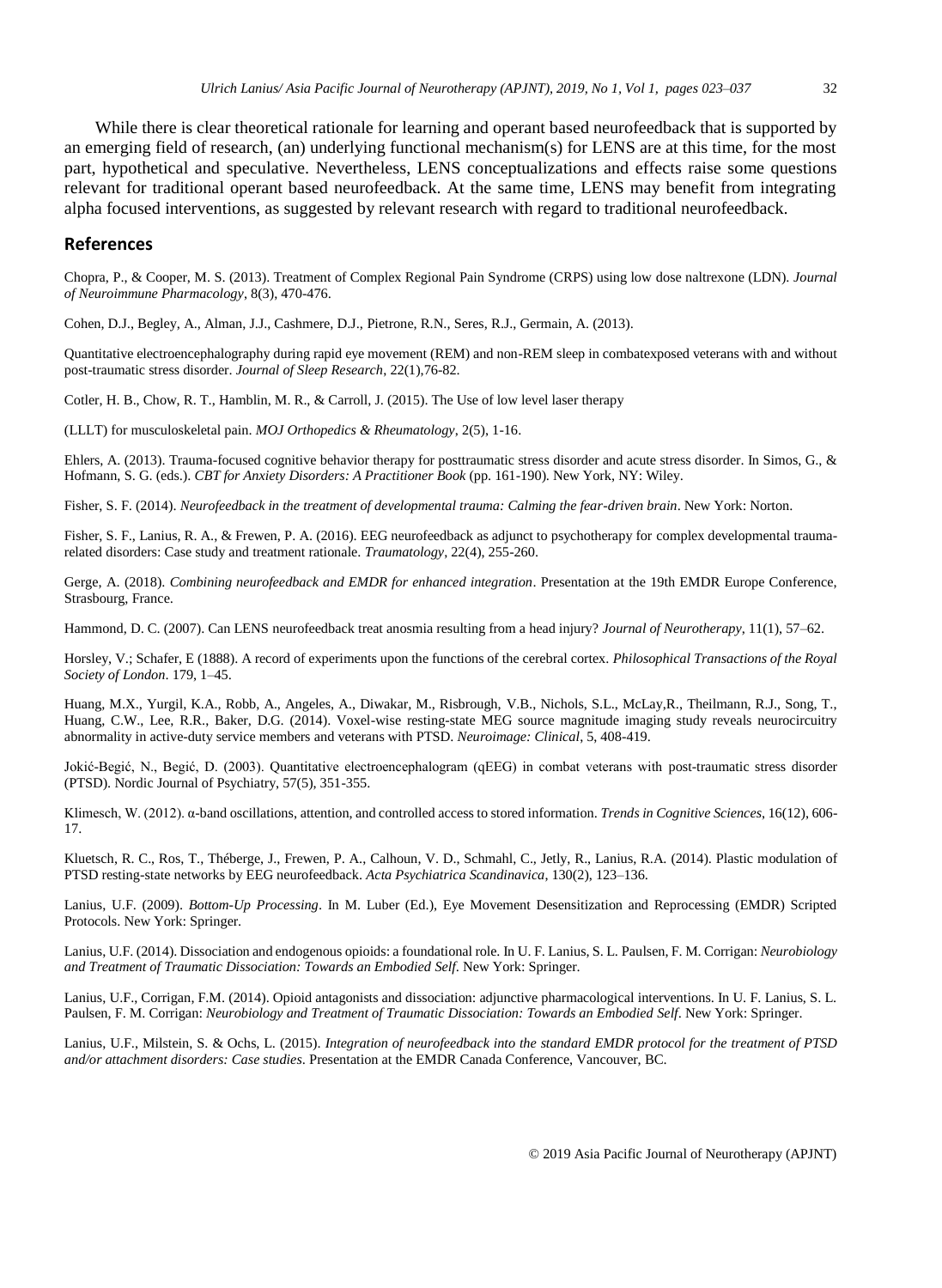Larsen, S., Harrington K., Hicks, S. (2006): The LENS (Low Energy Neurofeedback System): A Clinical Outcomes Study on One Hundred Patients at Stone Mountain Center, New York. *Journal of Neurotherapy*, 10 (2-3), 69-78.

Lensing, P., Schimke, H., Klimesch, W., Pap, V., Szemes, G., Klingler, D., Panksepp, J. (1995). Clinical case report: opiate antagonist and event-related desynchronization in 2 autistic boys. *Neuropsychobiology*, 31,16-23.

Malver, L. P., Brokjaer, A., Staahl, C., Graversen, C., Andresen, T., & Drewes, A. M. (2013).

Electroencephalography and analgesics. *British Journal of Clinical Pharmacology*, 77(1), 72-95.

Marshall, J., & Walsh, E. G. (1956). Physiological tremor. *Journal of neurology, neurosurgery, and psychiatry*, *19*(4), 260-267

Nelson, D.V., Bennett, R.M., Barkhuizen, A., Sexton, G.J., Jones, K.D., Esty, M.L., Ochs, L., Donaldson,

C.C. (2010). Neurotherapy of fibromyalgia? *Pain Medicine*, 11(6), 912-919.

Nelson, D., & Esty, M. (2012). Neurotherapy of traumatic brain injury/posttraumatic stress symptoms in oef/oif veterans. *The Journal of Neuropsychiatry and Clinical Neurosciences*, 24(2), 237-240.

Nelson, D. V., Esty, M. L. (2015). Neurotherapy for chronic headache following traumatic brain injury. *Military Medical Research*, 2, 22, 1-5.

Nelson, D. V., & Esty, M. L. (2015b). Neurotherapy of traumatic brain injury/post-traumatic stress symptoms in Vietnam veterans. *Military Medicine*, 180, 10, 1111–1114.

Nelson, D. V., & Esty, M. L. (2018). Minute pulsed electromagnetic neurostimulation for mixed trauma syndromes. *Journal of Evidencebased Integrative Medicine*, 23, 2515690X18770136.

Niedermeyer, E. (2009). The burst-suppression electroencephalogram. *American Journal of Electroneurodiagnostic Technology*. 49(4), 333–341.

Ochs, L. (2006) The Low Energy Neurofeedback System (LENS): Theory, Background, and Introduction. *Journal of Neurotherapy*, 10:2- 3, 5-39.

Ogden, P., and Fisher, J. (2015). *Sensorimotor Psychotherapy: Interventions in Trauma and Attachment*. New York: W. W. Norton.

Oschman, J. L., Chevalier, G., Brown, R. (2015). The effects of grounding (earthing) on inflammation, the immune response, wound healing, and prevention and treatment of chronic inflammatory and autoimmune diseases. *Journal of Inflammation Research*, 8, 83-96.

Pagani, M., Amann, B. L., Landin-Romero, R., & Carletto, S. (2017). Eye Movement Desensitization and Reprocessing and Slow Wave Sleep: A Putative Mechanism of Action. *Frontiers in Psychology*, *8*, 1935.

Payne, P., Levine, P.A., Crane-Godreau, M.A. (2015). Somatic experiencing: using interoception and proprioception as core elements of trauma therapy. *Frontiers in Psychology*, 6(93), 1-18.

Pape, W., & Wöller, W. (2015). Low dose naltrexone in the treatment of dissociative symptoms]. *Nervenarzt*, 86(3), 346-351.

Peniston, E.G., Kulkosky, P.J. (1989). Alpha-theta brainwave training and beta-endorphin levels in alcoholics. *Alcoholism: Clinical and Experimental Research*, 13(2), 271-279.

Peniston, E. G., & Kulkosky, P. J. (1991). Alpha-theta brainwave neuro-feedback therapy for Vietnam veterans with combat-related posttraumatic stress disorder. *Medical Psychotherapy*, 4, 47–60.

Peniston, E. G., Marrinan, D. A., Deming, W. A., & Kulkosky, P. J. (1993). EEG alpha-theta brainwave synchronization in Vietnam theater veterans with combat-related post-traumatic stress disorder and alcohol abuse. *Advances in Medical Psychotherapy*, 6, 37–50.

Plotkin, W. B., & Rice, K. M. (1981). Biofeedback as a placebo: Anxiety reduction facilitated by training in either suppression or enhancement of alpha brainwaves. *Journal of Consulting and Clinical Psychology*, 49(4), 590-596.

Schmid, M., Petermann, F., & Fegert, J. M. (2013). Developmental trauma disorder: pros and cons of including formal criteria in the psychiatric diagnostic systems. *BMC Psychiatry*, 13(3), 1-12.

Schoenberger, N. E., Shiflett, S. C., Esty, M. L., Ochs, L., & Matheis, R. J. (2001). Flexyx Neurotherapy system in the treatment of traumatic brain injury: An initial evaluation. *Journal of Head Trauma Rehabilitation*, 16(3), 260–274.

© 2019 Asia Pacific Journal of Neurotherapy (APJNT)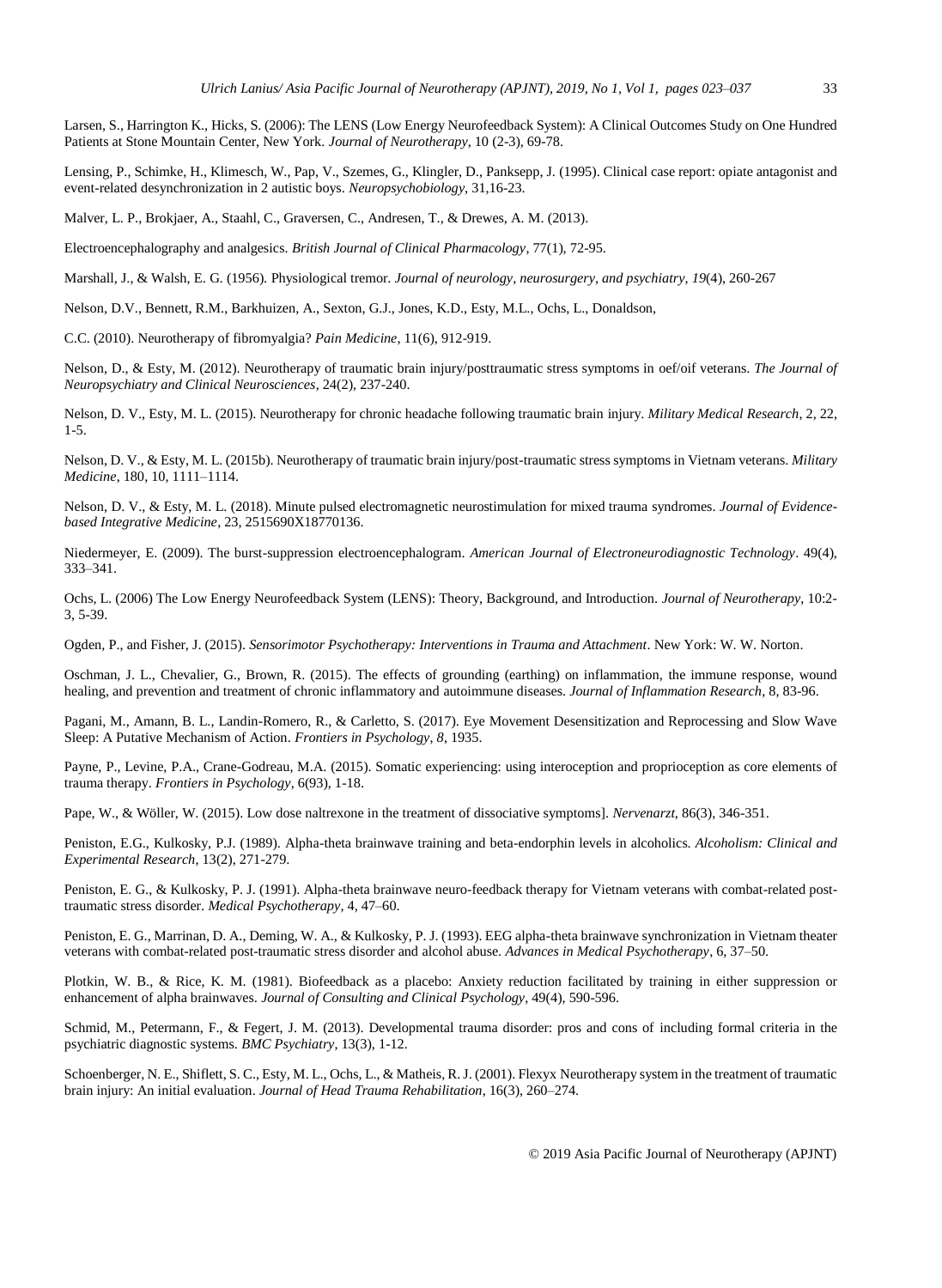Shapiro F. (2018). *Eye Movement Desensitization and Reprocessing (EMDR) Therapy: Basic Principles, Protocols, and Procedures* (3rd Edition). Guildford: New York.

Simeon D, Knutelska M. (2005). An open trial of naltrexone in the treatment of depersonalization disorder. *Journal of Clinical Psychopharmacology*, 25(3), 267-270.

Todder, D., Levine, J., Abujumah, A., Mater, M., Cohen, H., Kaplan, Z. (2012). The quantitative electroencephalogram and the lowresolution electrical tomographic analysis in posttraumatic stress disorder. *Clinical and EEG Neuroscience*, 43(1), 48-53.

Van der Kolk, B.A. (2005). Developmental Trauma Disorder. Psychiatric Annals; 35, 5; 401-408.

Veltmeyer, M.D., McFarlane, A.C., Bryant, R.A., Mayo, T., Gordon, E., Clark C.R. (2006). Integrative assessment of brain function in PTSD: brain stability and working memory. *Journal of Integrative Neuroscience*, 5, 123-138.

Watkins, John G. (1997). *Ego States, Theory and Therapy*. New York: Norton.Yordy, J. (2018). *Incorporating Neuroptimal neurofeedback to enhance EMDR processing*. Presentation at the EMDR Canada Annual Conference, Québec City, QC.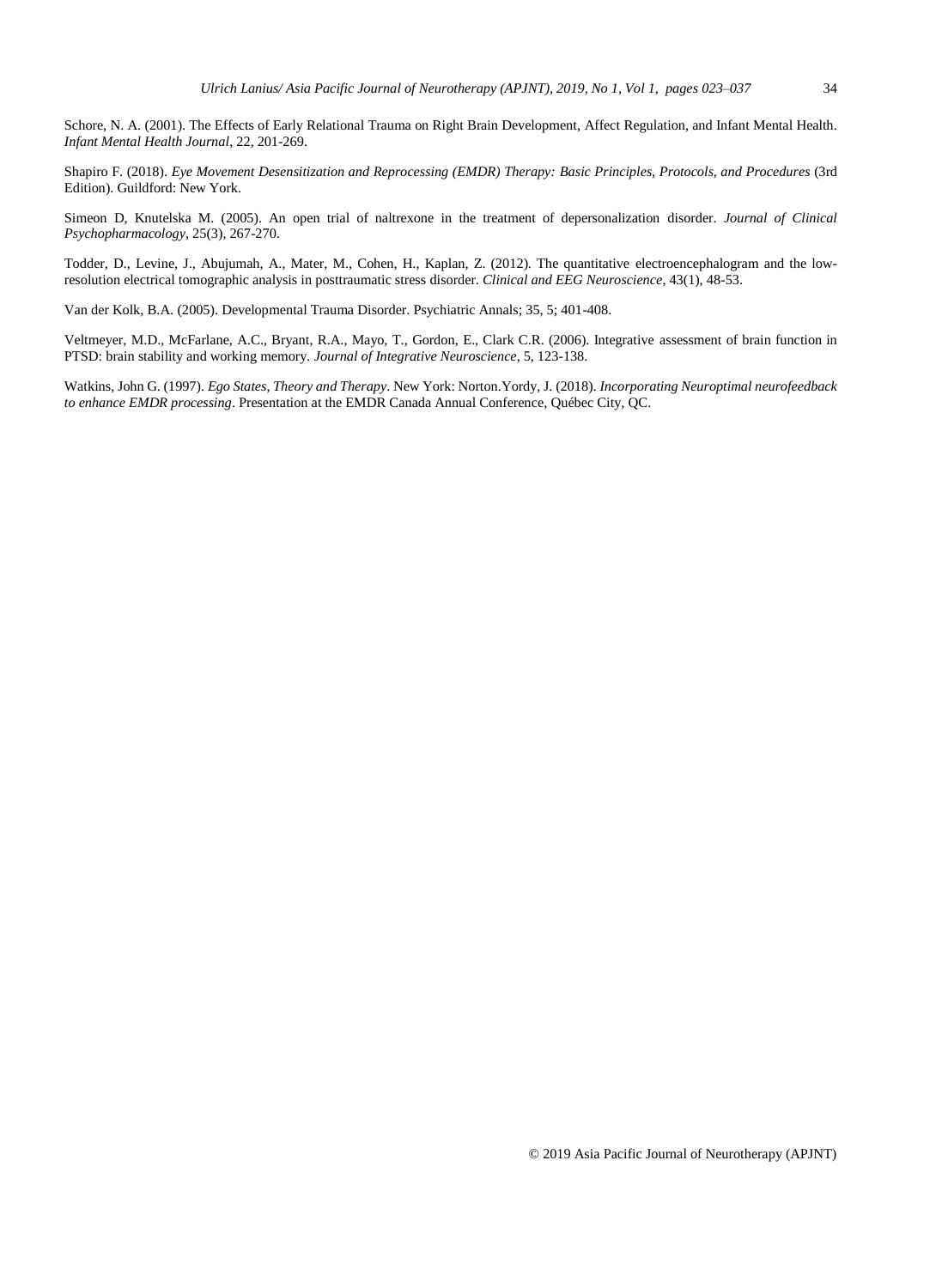| F2: BioEra 2.3.197 - ALPHA60sec10hz |                                  |                       |              |  |  |  |  |  |
|-------------------------------------|----------------------------------|-----------------------|--------------|--|--|--|--|--|
| <b>Number of sites</b>              | EEL<br>21                        |                       |              |  |  |  |  |  |
| Duration                            | P <sub>1</sub><br> 00:01 <br>631 | P 2<br>01:00<br>ele H | P 3<br>00:01 |  |  |  |  |  |
| <b>Offset</b>                       | E S C                            | 画目                    | C 3 1        |  |  |  |  |  |
| <b>Band Filter Limits</b>           | $1 - 42$                         | $8-12$                | $1 - 42$     |  |  |  |  |  |
| <b>Feedback On Off</b>              | Off                              | $_{0n}$               | Off          |  |  |  |  |  |
| <b>Duty Cycle</b>                   | 63                               | 100                   | C 31         |  |  |  |  |  |
| <b>Narrow/Broad Base</b>            | <b>Broad</b>                     | Narrow                | <b>Broad</b> |  |  |  |  |  |

# **Appendix A:** Initial LENS alpha filter application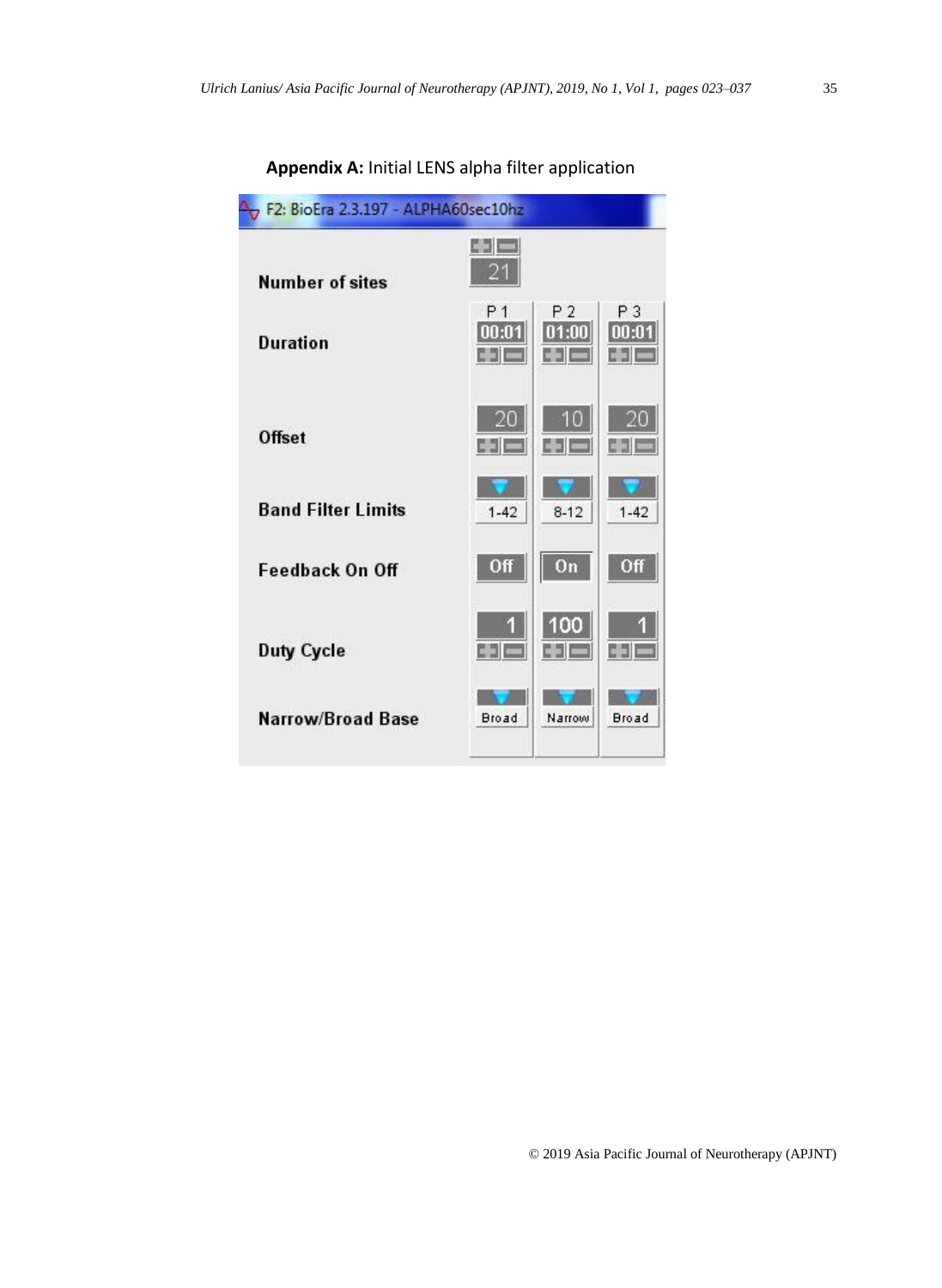| F2: BioEra 2.3.197 - ALPHA VarPulse |                               |                               |                                                          |                               |                                           |                               |                        |                       |                                 |
|-------------------------------------|-------------------------------|-------------------------------|----------------------------------------------------------|-------------------------------|-------------------------------------------|-------------------------------|------------------------|-----------------------|---------------------------------|
| <b>Number of sites</b>              | $+ -$<br>21                   | <b>Advanced settings</b>      |                                                          |                               |                                           |                               |                        |                       |                                 |
| <b>Duration</b>                     | P <sub>1</sub><br>00:01<br>비디 | P <sub>2</sub><br>00:02<br>南一 | P <sub>3</sub><br> 00:03 <br>$\frac{1}{2}$ $\frac{1}{2}$ | P <sub>4</sub><br>00:04<br>바르 | P <sub>5</sub><br>00:05<br>$\mathbf{H} =$ | P <sub>6</sub><br>00:06<br>南南 | P7<br>00:07<br>中一      | P8<br> 00:08 <br>비미   | P <sub>9</sub><br>00:24<br>صرده |
| <b>Offset</b>                       | 開口                            | <b>ESI</b>                    | $\overline{2}$<br><b>CSI CO</b>                          | $-2$<br>$\Rightarrow$ $=$     | 4<br>$\left  \cdot \right  =$             | $-4$<br><b>中</b>              | 8<br><b>Part Lease</b> | $-8$<br>$\frac{1}{2}$ | 4<br>E2E                        |
| <b>Band Filter Limits</b>           | $1 - 42$                      | $1 - 42$                      | $1 - 42$                                                 | $1 - 42$                      | $1 - 42$                                  | $1 - 42$                      | $1 - 42$               | $1 - 42$              | $8-12$                          |
| <b>Feedback On Off</b>              | On                            | On                            | On                                                       | On                            | On                                        | On                            | On                     | On                    | On                              |
| <b>Duty Cycle</b>                   | 100<br>me                     | 100<br>$+ -$                  | 100<br><b>Spi</b> =                                      | 100<br>HE                     | 100<br>HE                                 | 100<br>中国                     | 100<br>de las          | 100<br>H –            | 100<br>리드                       |
| Narrow/Broad Base                   | Narrow                        | Narrow                        | Narrow                                                   | Narrow                        | Narrow                                    | Narrow                        | Narrow                 | Narrow                | Narrow                          |
|                                     |                               |                               |                                                          |                               |                                           |                               |                        |                       |                                 |
| <b>Hum Status</b>                   | <b>Dominant On</b>            |                               |                                                          |                               |                                           |                               |                        |                       |                                 |

### **Appendix B:** Variable Pulse alpha filter application